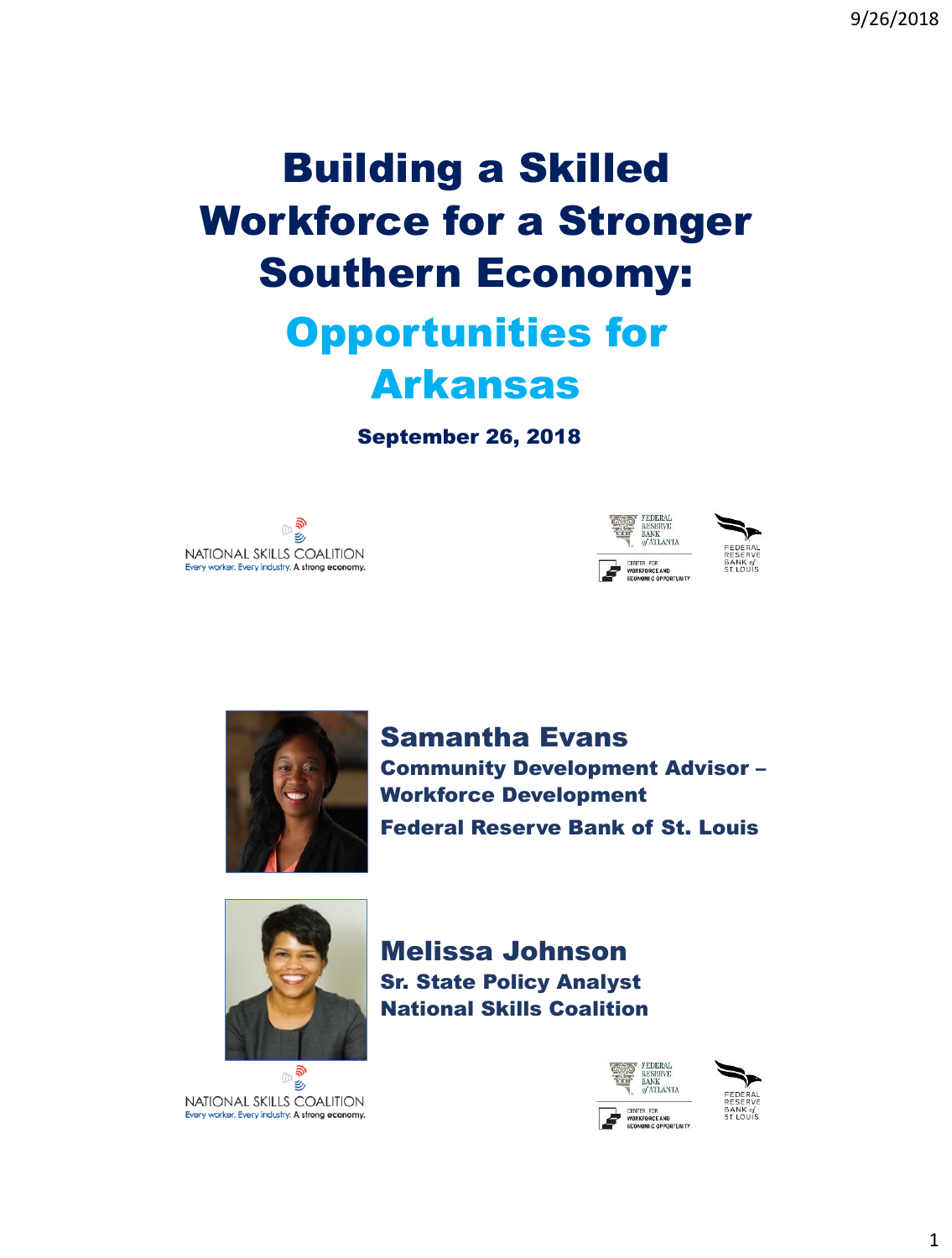9/26/2018

These comments do not necessarily represent the views of the Federal Reserve Bank of St. Louis or the Federal Reserve System.

روب  $($ ( NATIONAL SKILLS COALITION Every worker. Every industry. A strong economy.





The Federal Reserve is the central bank of the United States. It is responsible for monetary  $\bullet$ policy, supervision and eton, DC regulation of banks, and payment systems. San Franc There is also a Ric Community Development **Manta**  $\mathbf{a}$ As, and HI are part function aimed at promoting economic **Kansas City** St. Lor resilience and mobility for low- and moderate-income and underserved PR and W are part of individuals and communities.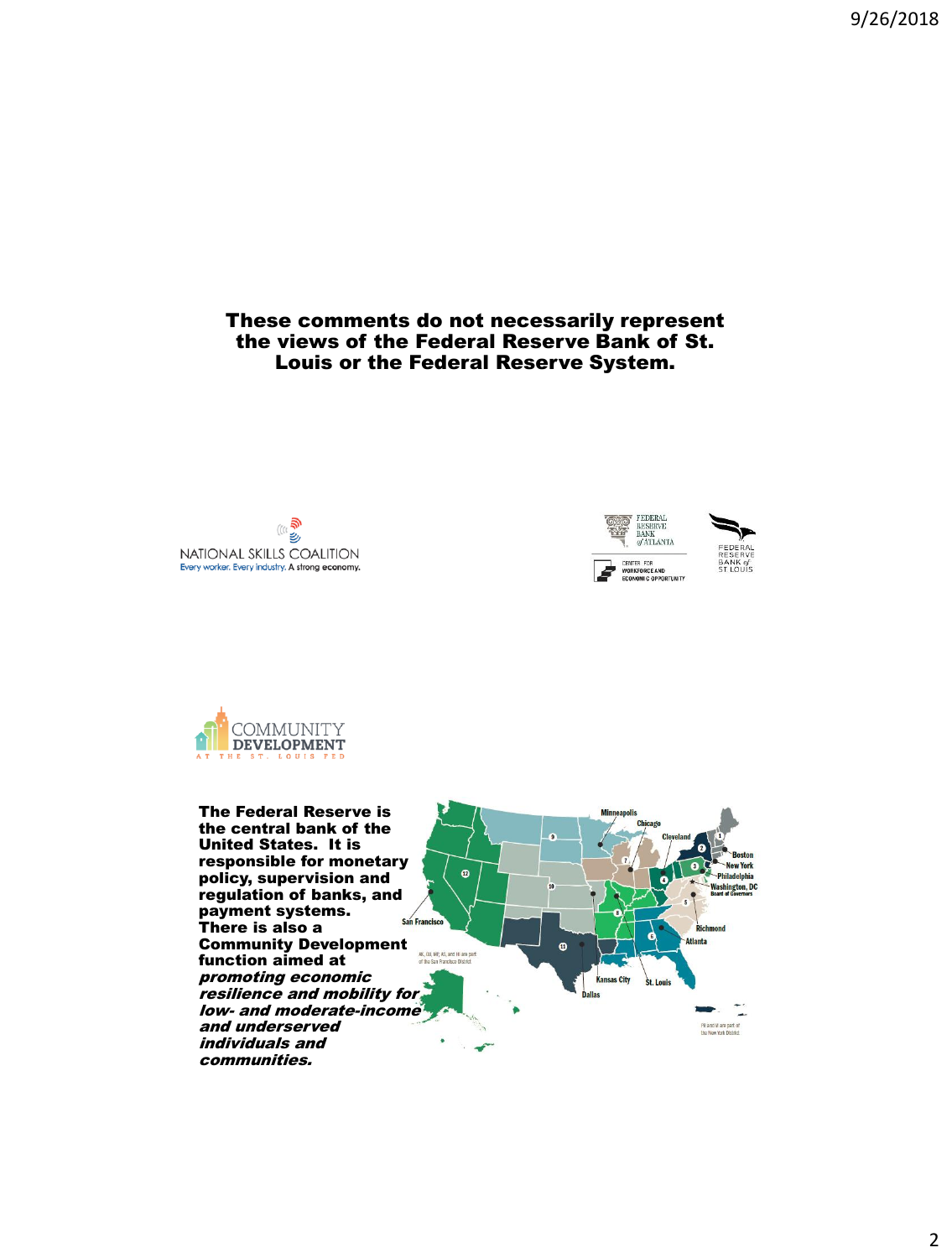#### WHY A SKILLS AGENDA?

- 99% of all jobs created post-recession require more than a high school education (Source Georgetown University)
- The demand for middle-skill jobs is stronger than the demand for low- and high-skill jobs
- As college tuition costs continue to rise and the workforce continues to age, middle-skill jobs offer many people the opportunity to obtain some education beyond high school (e.g., a certification or associate degree) to improve their economic well-being without incurring the cost of a college education.

ه<br>پڻ NATIONAL SKILLS COALITION Every worker. Every industry. A strong economy.



#### Today we will…

- $\checkmark$  Review NSC's Building a Skilled Workforce [for a Stronger Southern Economy](https://www.nationalskillscoalition.org/resources/publications/file/Building-a-Skilled-Workforce-for-a-Stronger-Southern-Economy.pdf) Report
- $\checkmark$  Discuss policy recommendations
- $\checkmark$  Answer your questions



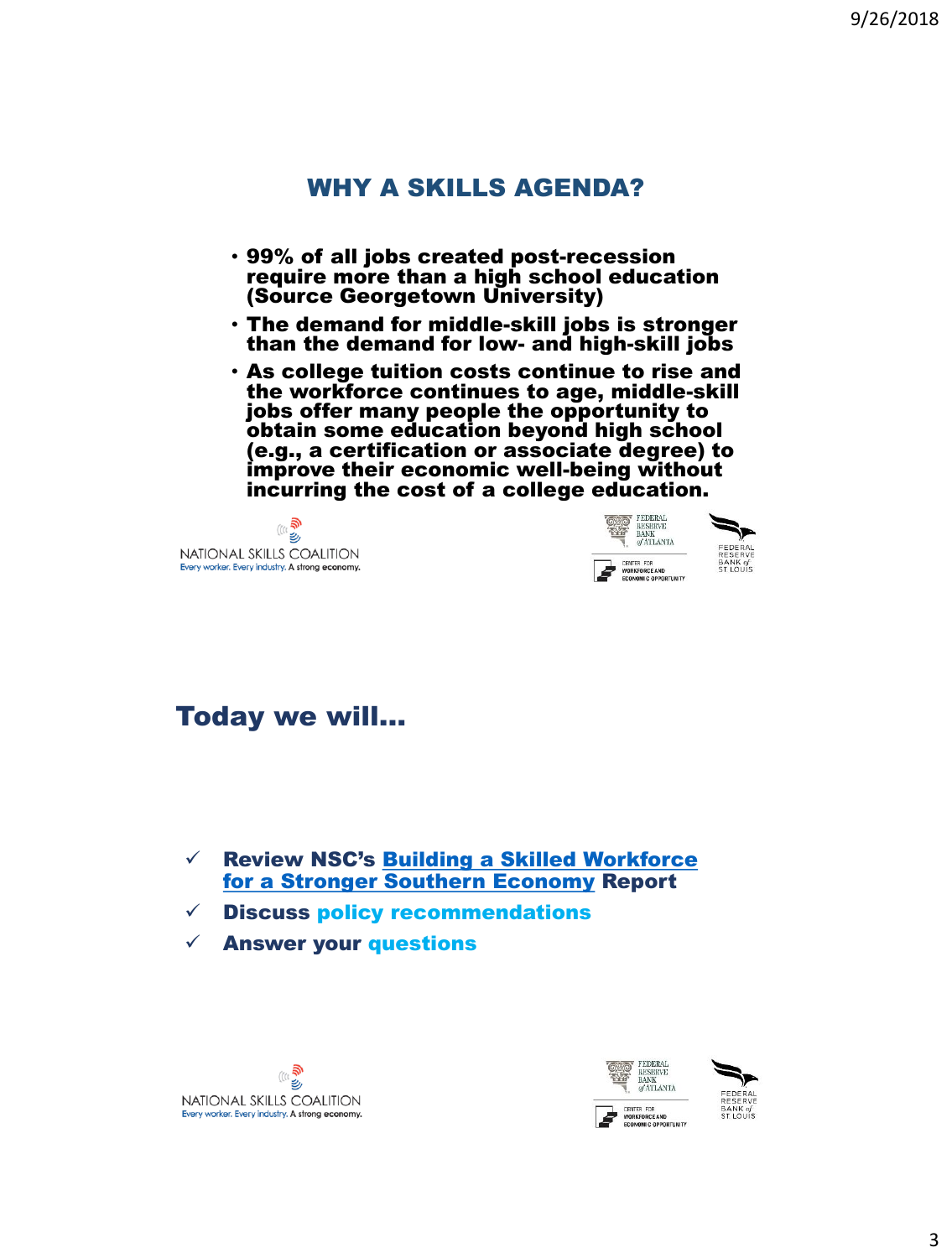

### Most jobs in Arkansas are middle-skill jobs



 $\overset{\text{\tiny (6)}}{\cong}$ NATIONAL SKILLS COALITION Every worker. Every industry. A strong economy



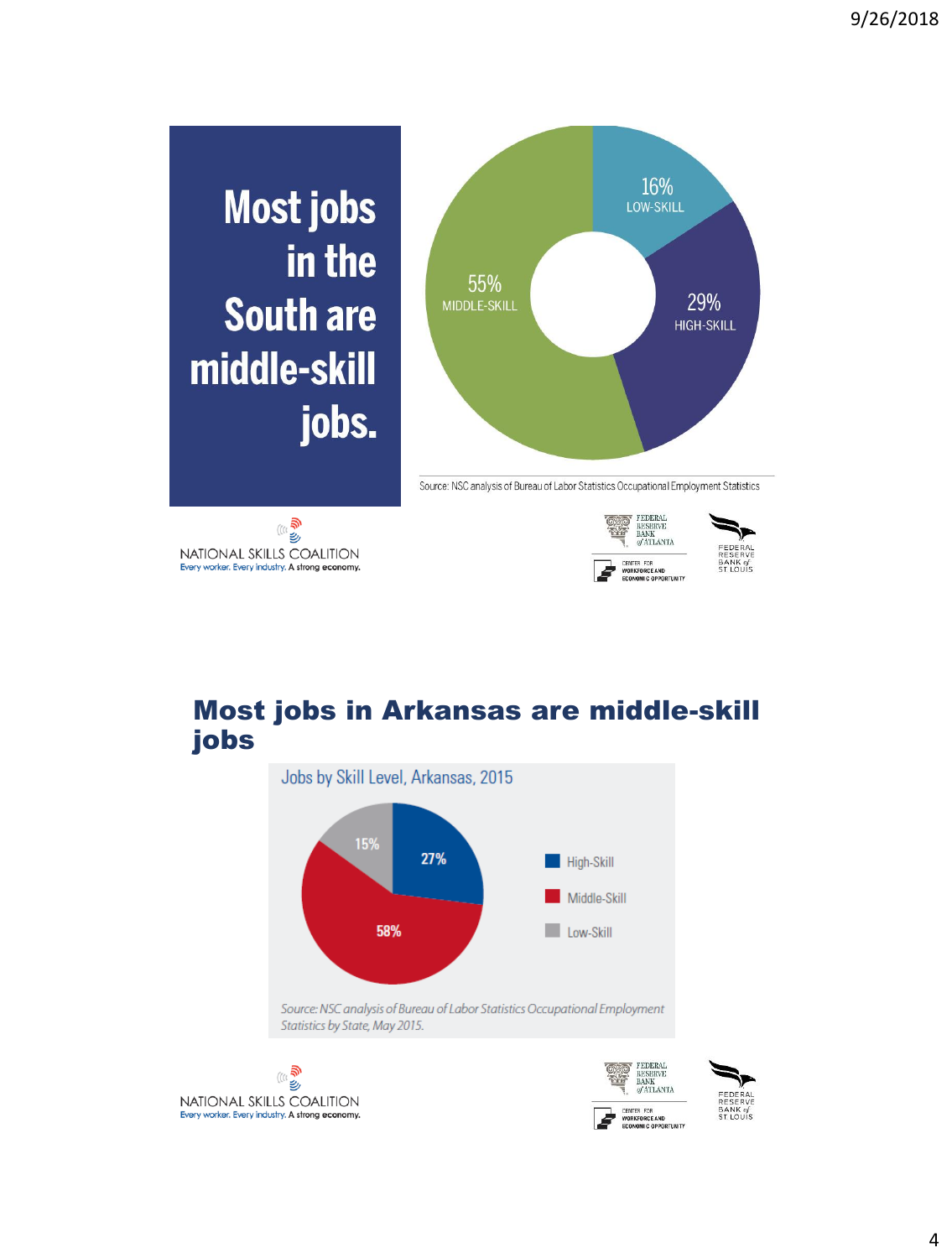

#### MOST SOUTHERN JOBS ARE MIDDLE-SKILL JOBS, BUT NOT ENOUGH WORKERS ARE TRAINED TO THE MIDDLE-SKILL LEVEL

Source: NSC Analysis of Bureau of Labor Statistics Occupational Employment Statistics by State, May 2015 and American Community Survey data, 2015.





#### Arkansas must close its middle-skill gap to remain competitive



Source: NSC analysis of Bureau of Labor Statistics Occupational Employment Statistics by State, May 2015 and American Community Survey data, 2015.

 $\widehat{\mathbb{E}}_p$ NATIONAL SKILLS COALITION Every worker. Every industry. A strong economy.

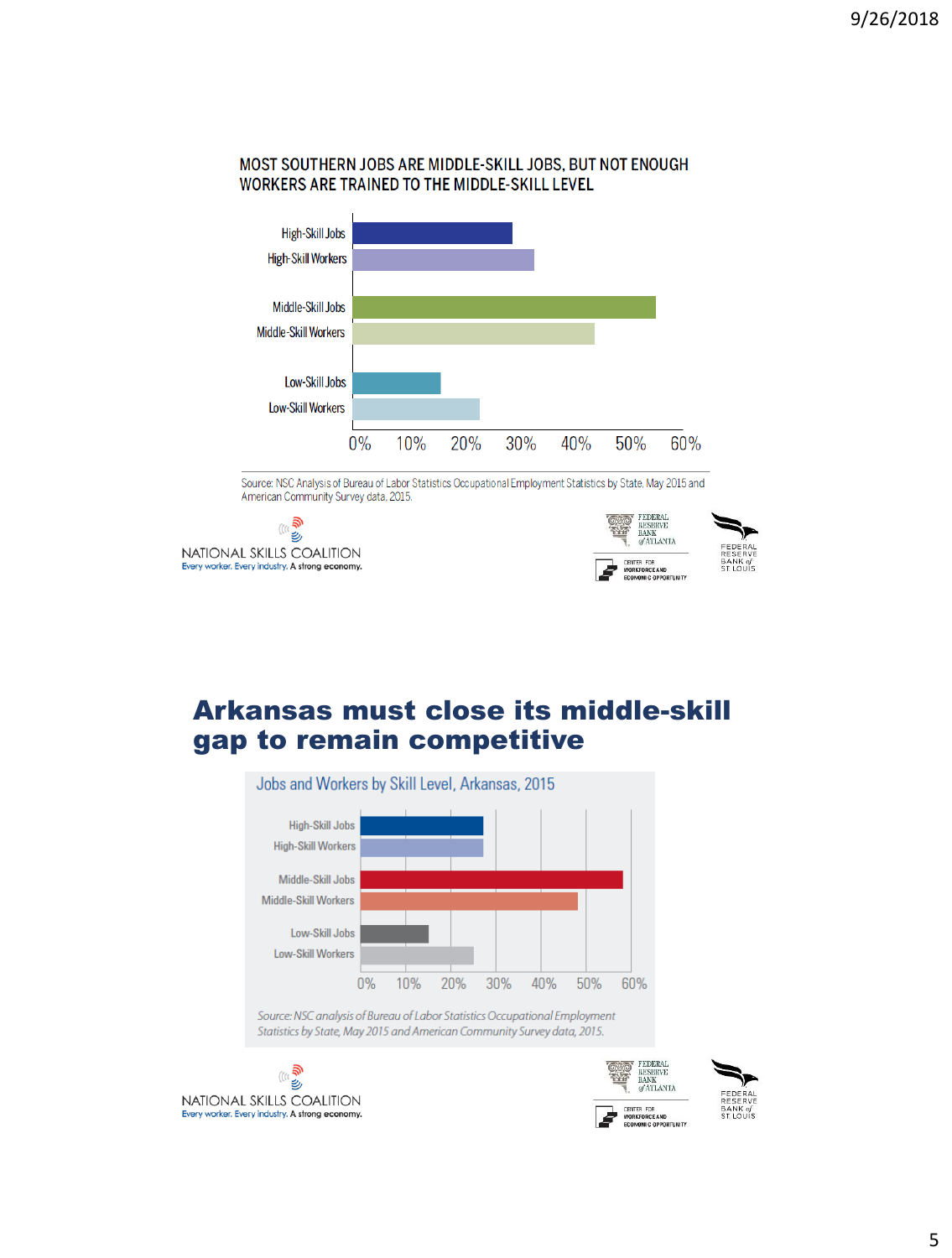

#### SOUTHERN STATES LEAD IN THE SHARE OF YOUTH 16 TO 24 YEARS NOT ATTENDING SCHOOL OR WORKING







**O** FEDERAL

CENTER FOR<br>WORKFORCE AND

**RESERVE** 

**BANK**<br>of ATLANTA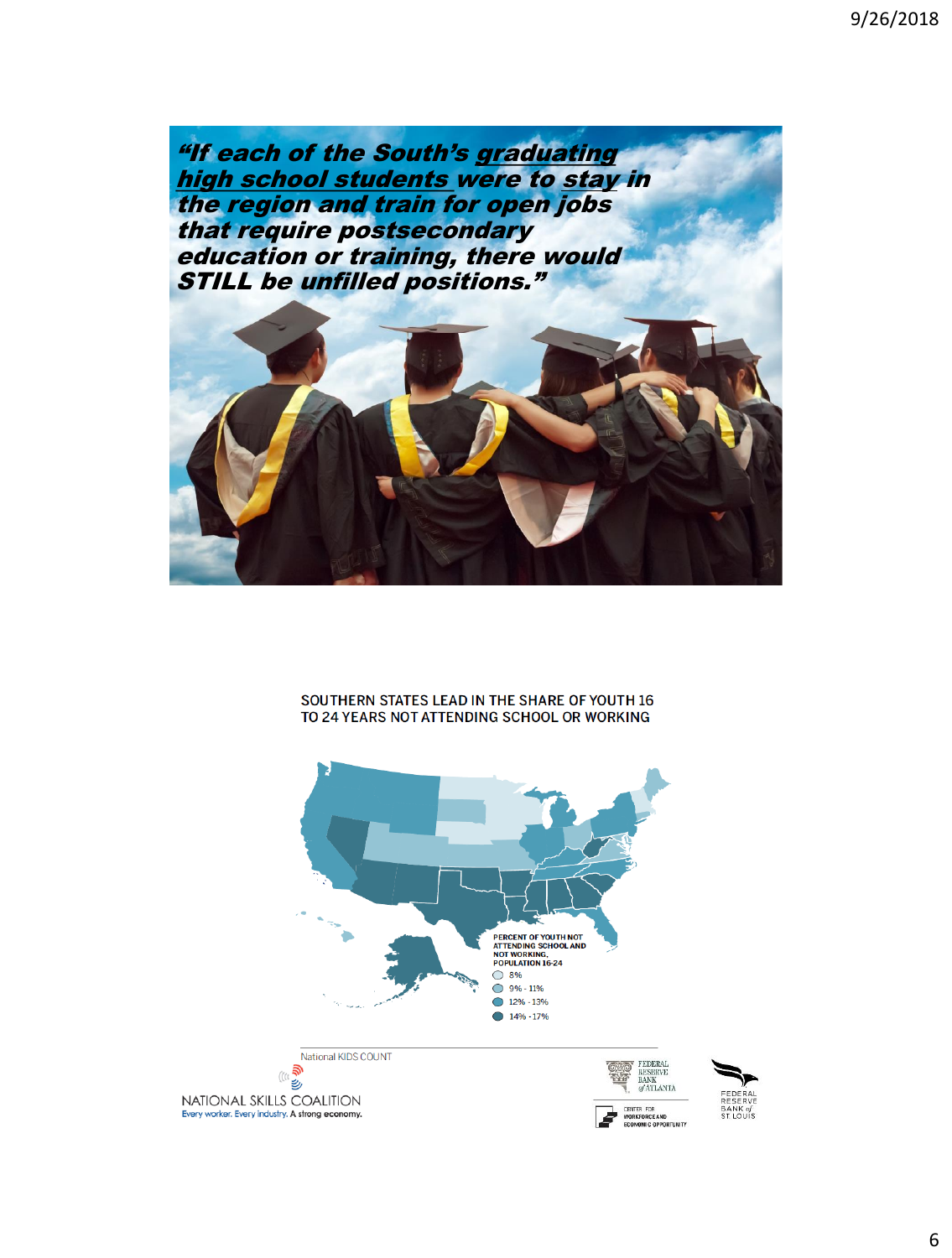### Tackling barriers to work

 Poverty  $\checkmark$  Lack of access to transportation  $\checkmark$  Insufficient child care  $\checkmark$  Criminal records









A skilled and thriving economy must be an inclusive economy

#### **MORE THAN 4 IN 10 SOUTHERNERS ARE PEOPLE OF COLOR**



Source: U.S. Census Bureau (Population); 2015 ERS County Typology Codes. USDA Economic Research Service using data from Bureau of Economic Analysis and U.S. Census Bureau (Metro/Nonmetro).



**EDERAL RESERVE BANK**<br>*of* ATLANTA CENTER FOR WORKFORCE AND<br>Economic Oppor

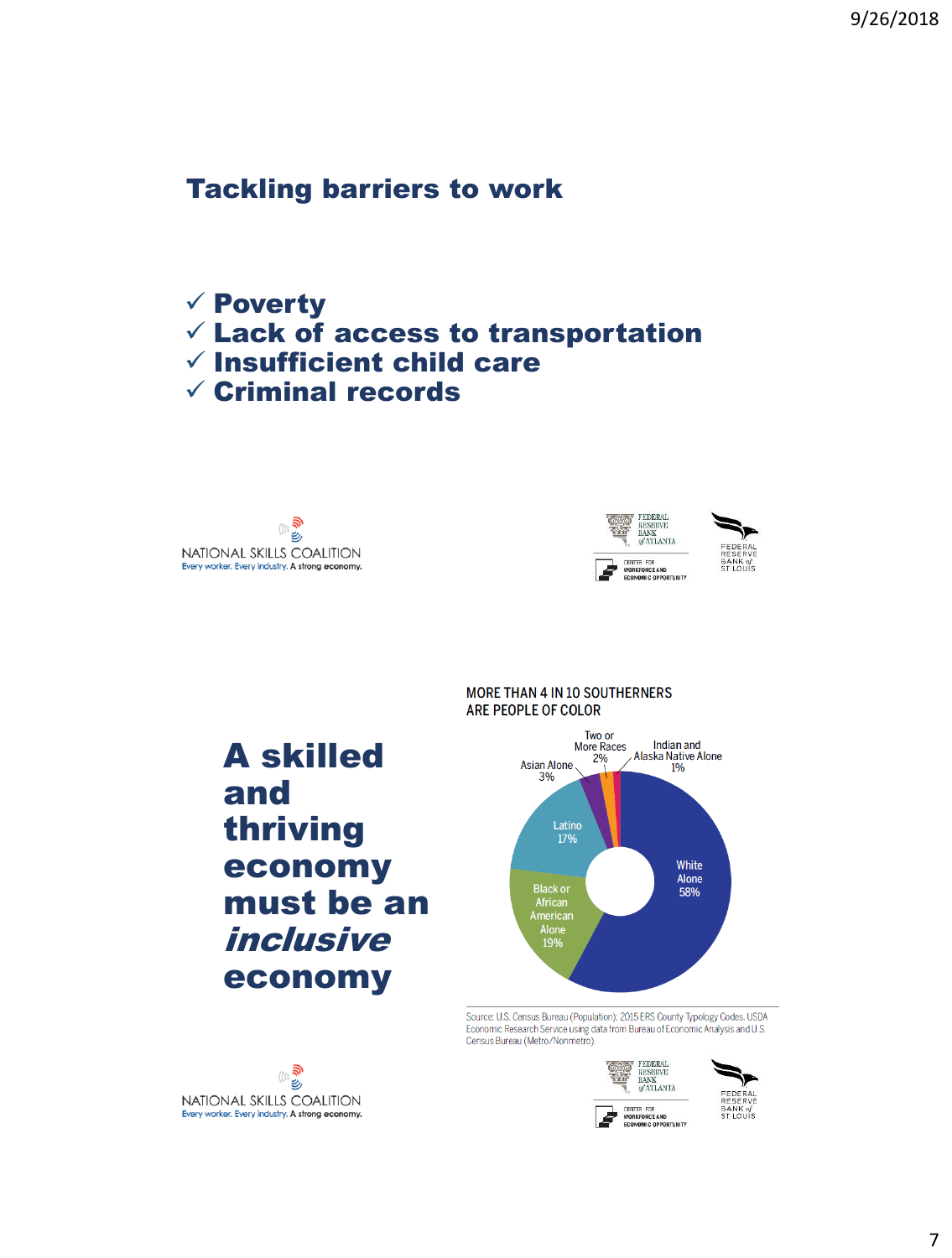### The roadmap to southern skill-building

- 1. Use workforce development strategies, such as sector partnerships and work-based learning as economic development tools
- 2. Invest in communities to implement highquality workforce development strategies at the local level
- 3. Establish job-driven financial aid programs available to a wide range of students
- 4. Form middle-skill training pathways and include comprehensive supportive services
- 5. Create state data systems that provide accountability

ه<br>پڻ NATIONAL SKILLS COALITION Every worker. Every industry. A strong economy.



### The vehicles for implementing the roadmap

 $\checkmark$  Set a bold goal for increasing the number of skilled adults

#### $\checkmark$  Create a cross-agency "Skills Cabinet"



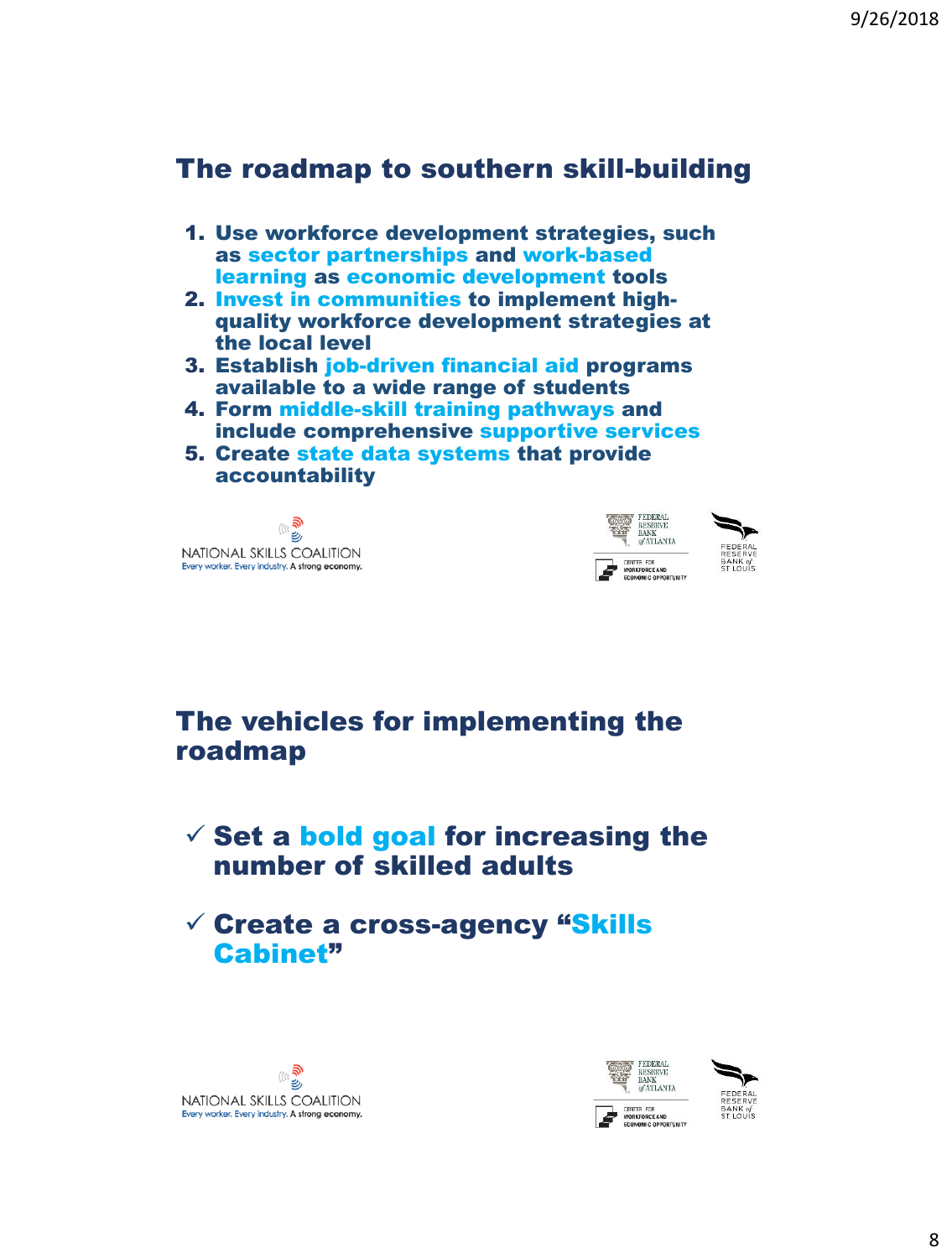1. Use workforce development strategies, such as sector partnerships and work-based learning, as economic development tools capable of meeting industry needs







#### Work-based learning state example: South Carolina

- $\checkmark$  Apprenticeship Carolina: state apprenticeship intermediary
- $\checkmark$  Works in tandem with economic development efforts

 $\checkmark$  In 10 years:

- $\checkmark$  Programs increased from 90 to over 900
- $\checkmark$  Active apprentices increased from 800 to 15,000

(((( う) NATIONAL SKILLS COALITION Every worker. Every industry. A strong economy.

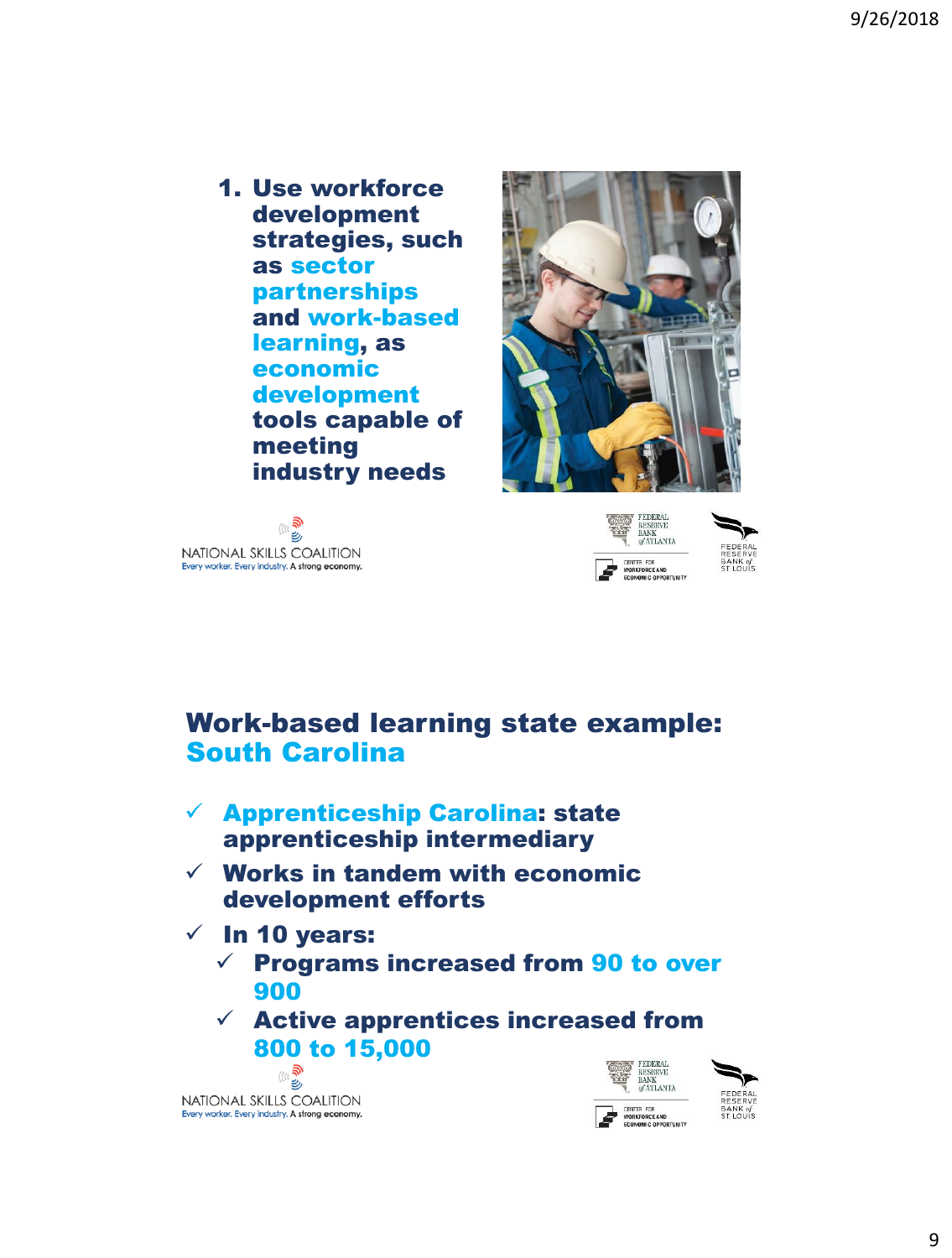### Sector Partnership state example: Georgia

- $\checkmark$  HDCI Metro Atlanta: sector partnership
- $\checkmark$  Works in healthcare, IT, transportation and logistics
- $\checkmark$  Since 2017:
	- $\checkmark$  Convened over 30 employers, academic institutions, economic developers
	- $\checkmark$  Healthcare group has employer and partner councils

هې)<br>ده کې NATIONAL SKILLS COALITION Every worker. Every industry. A strong economy.











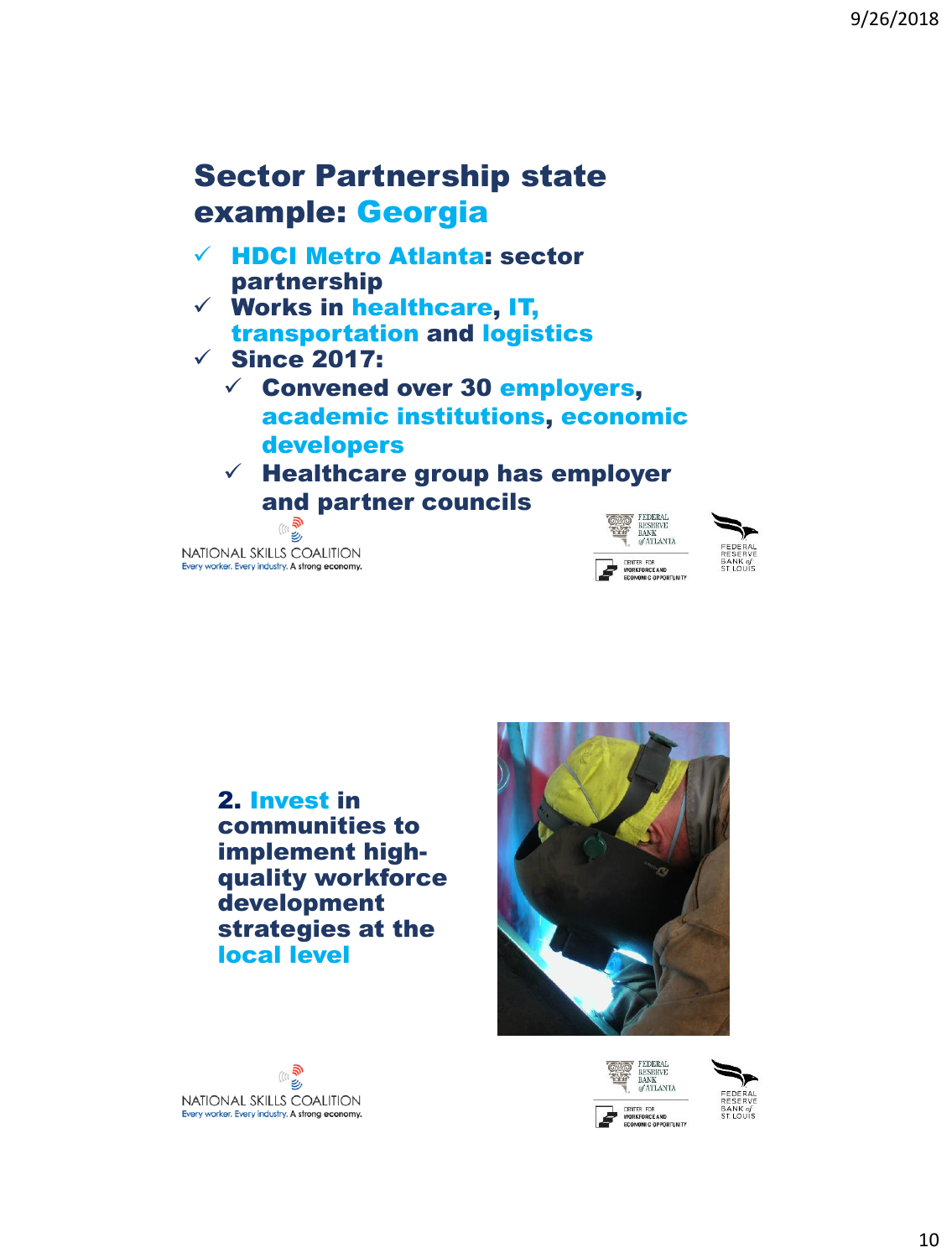### Investment state examples: Maryland and Tennessee

- $\checkmark$  Both MD and TN using state funds to build sector partnerships
- $\checkmark$  Appropriate \$8 million and \$10 million respectively
- $\checkmark$  MD and TN also provide technical assistance to local areas

ه<br>پڻ NATIONAL SKILLS COALITION Every worker. Every industry. A strong economy.





3. Establish jobdriven financial aid programs that are available to a wide range of students.







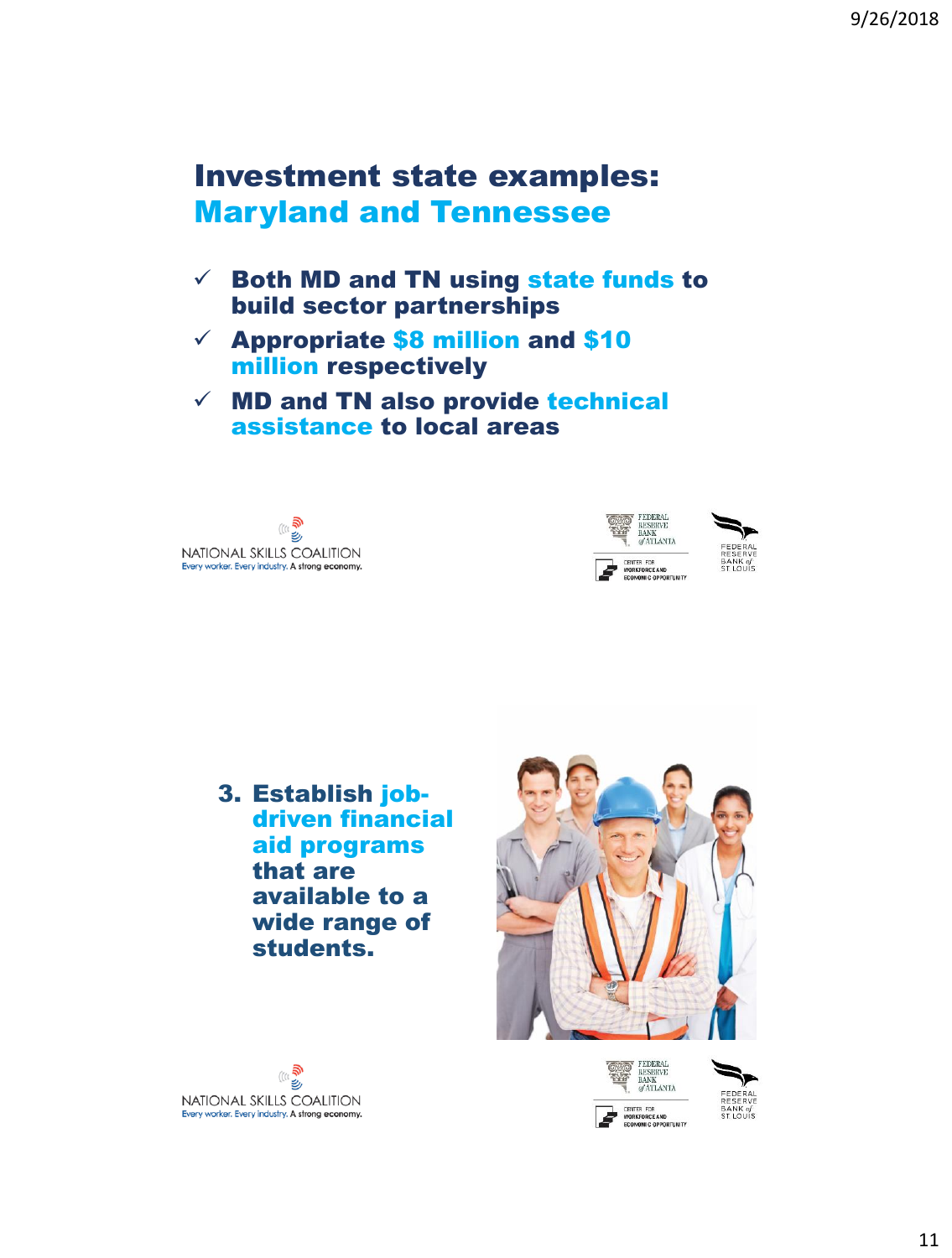## Financial Aid state example: Tennessee Reconnect

- $\checkmark$  Community college effectively free for all Tennesseans regardless of age
	- $\checkmark$  Last-dollar scholarship
- $\checkmark$  Born out of Tennessee's postsecondary attainment goal
- $\checkmark$  Statewide recruitment and enrollment
- $\checkmark$  Program has already shattered expectations

ه<br>الاي NATIONAL SKILLS COALITION Every worker. Every industry. A strong economy.



## Financial Aid state example: Virginia New Economy Workforce Grant

- $\checkmark$  First-come, first serve grant funding for noncredit training that leads to a credential in high-demand field
- $\checkmark$  Helped increase credential holders from roughly 1500 to 4200
- $\checkmark$  Awards increased from \$5 million to \$7.5 million

 $\overset{\text{\tiny (ii)}\mathfrak{D}}{\mathbb{S}}$ NATIONAL SKILLS COALITION Every worker. Every industry. A strong economy.

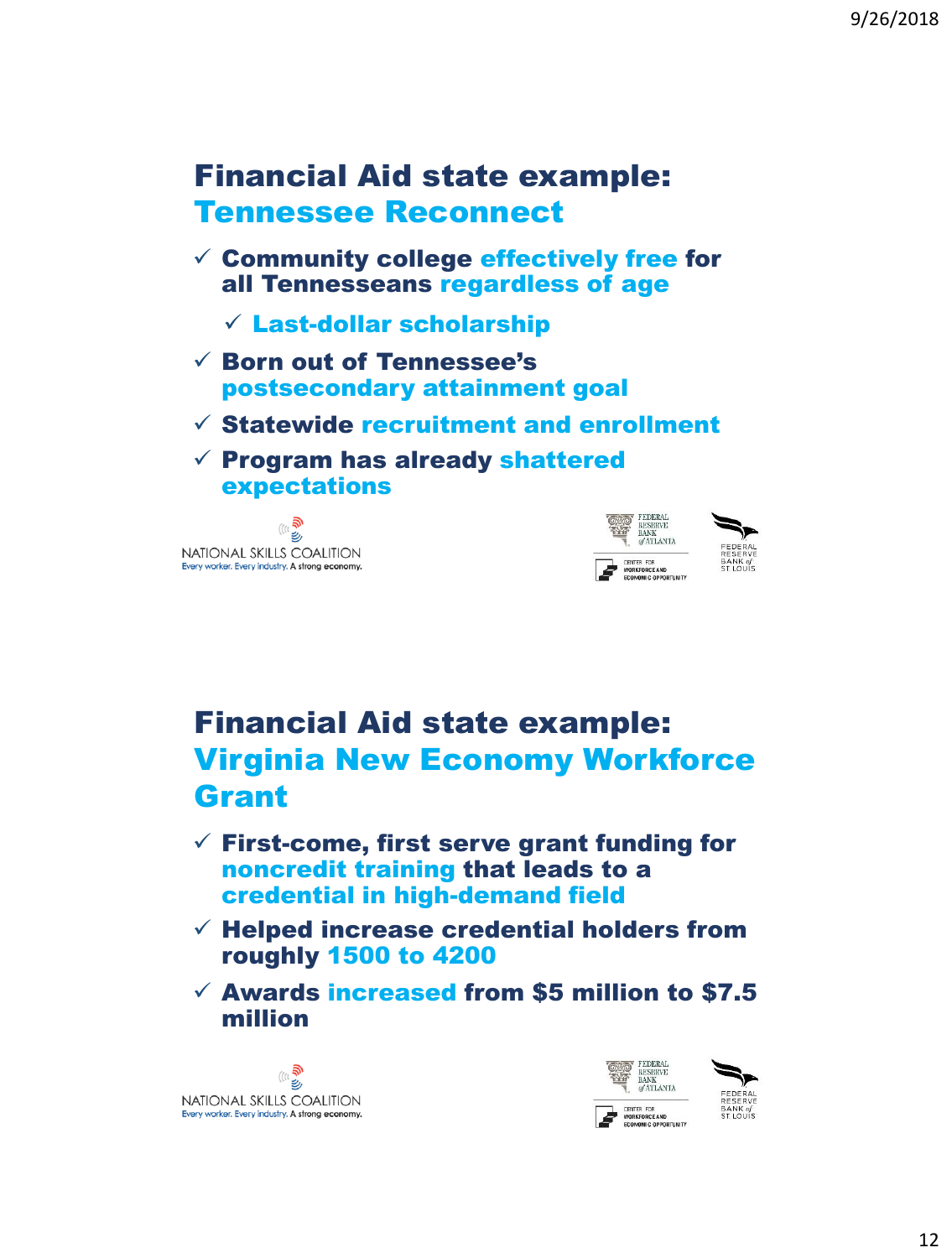4. Form middleskill training pathways and include comprehensive supportive services that enable completion







### Career Pathways state example: Arkansas Career Pathways

- $\checkmark$  Prompted by high poverty rates and low attainment
- $\checkmark$  Provides tuition assistance and wraparound support services for lowincome parents
- $\checkmark$  Funded with Temporary Assistance for Needy Families dollars
- $\sqrt{RQ}$ : \$1.79 for every \$1 spent

 $\widehat{\mathbb{E}}_2$ NATIONAL SKILLS COALITION Every worker. Every industry. A strong economy.

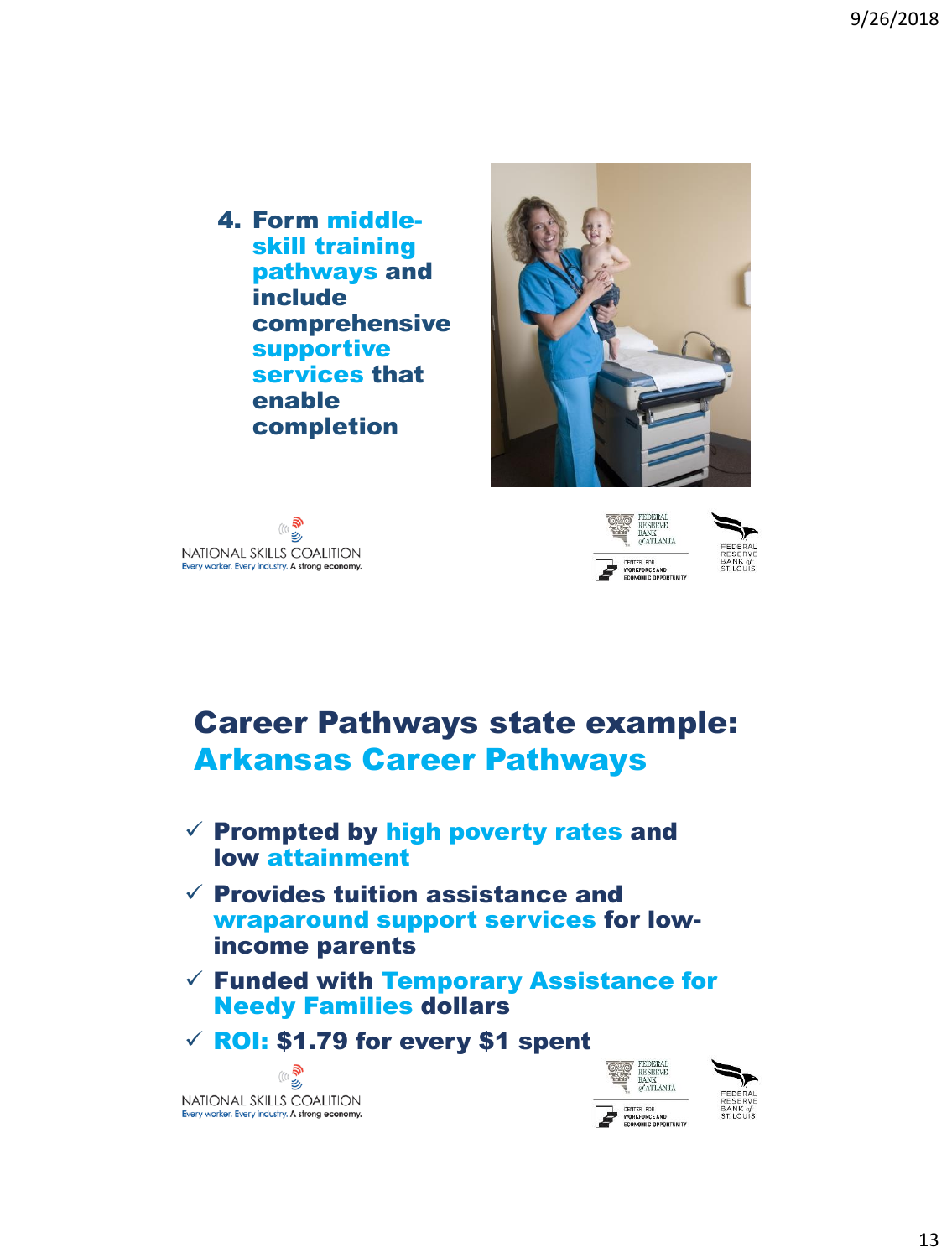5. Create state data systems that provide accountability on how training programs are helping residents with diverse needs get skilled jobs.







## Data systems state example: **Mississippi**

- $\checkmark$  System can conduct skills gap analyses and produce information on college access and completion
- $\checkmark$  Data has been used to help attract businesses



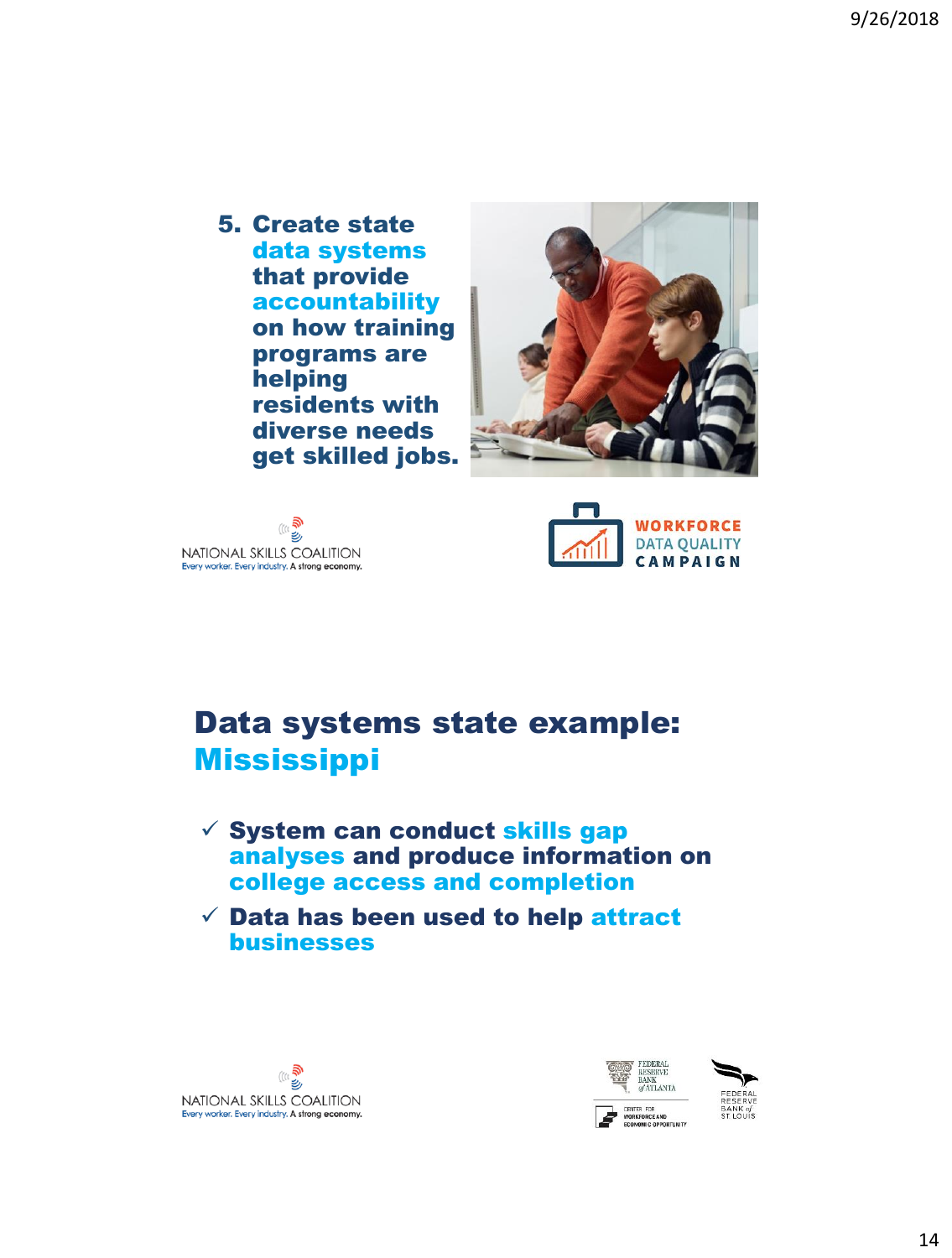#### Set a bold goal for increasing the number of skilled adults



 $\widehat{\mathbb{G}}_{\text{out}}^{\text{(i)}}$ NATIONAL SKILLS COALITION Every worker. Every industry. A strong economy.





Create a cross-agency "Skills Cabinet"